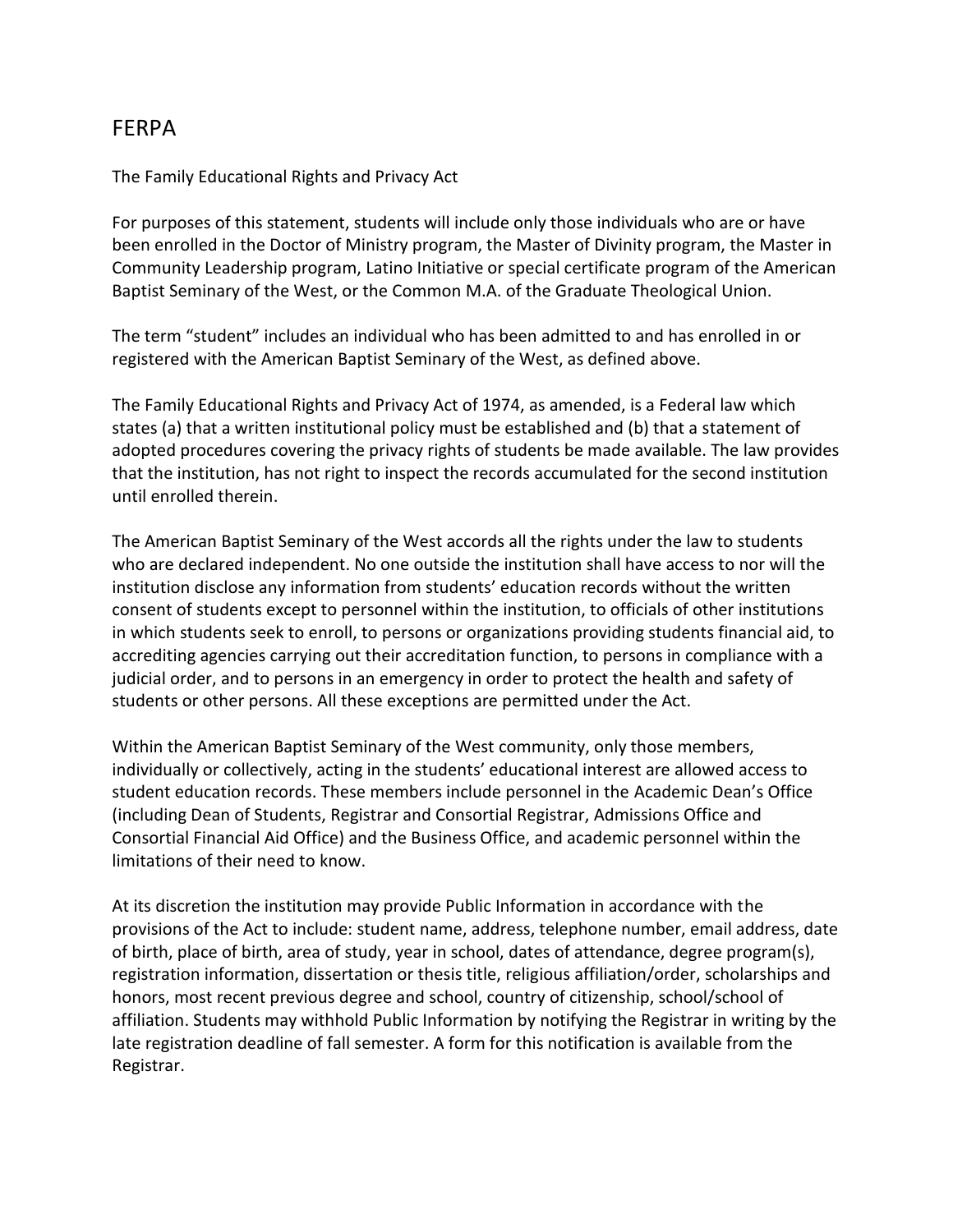Request for non-disclosure will be honored by the institution for **only one** academic year; therefore authorization to withhold Public Information must be filed annually in the Registrar's Office. This is particularly relevant to the publication of any annual school directory.

The law provides students with the right to inspect and review information contained in their education records, to challenge the contents of their education records, to have a hearing if they are dissatisfied with the outcome of the challenge, and to submit explanatory statements for inclusion in their files if they are dissatisfied with the decisions of the hearing panels. The Registrar at the American Baptist Seminary of the West has been designated by the institution to coordinate the inspection and review procedures for student education records, which include admissions, personal, academic, and financial and placement records. Students wishing to review their records must make written requests to the head of the appropriate office as listed in the ABSW directory, listing the item or items of interest. Only records covered by the Act will be made available within forty-five days of the request. Students may have copies made of their records with certain exceptions (e.g. copy of academic record for which a financial "hold" exists or a transcript of an original or source document which exists elsewhere). Transcripts are available for a charge of \$5.00 per copy. Student education records **do not include** records of instructional, administrative, and educational personnel which are the sole possession of the maker and are not accessible or revealed to any individual except a temporary substitute for the person who made the record; do not include employment records; and do not include alumni records.

Student **may not** inspect and review the following as outlined by the Act: confidential letters and recommendations associated with admissions, employment or job placement, or honors to which they have waived their rights of inspection and review; or education records containing information about more than one student, in which case the institution will permit access **only** to that part of the record which pertains to the inquiring student. The institution is **not** required to permit students to inspect and review confidential letters and recommendations placed in their files prior to January 1, 1975, provided those letters were collected under established policies of confidentiality and were used only for the purposes for which they were collected.

Students who believe that their education records contain information that is inaccurate or misleading, or is otherwise in violation of their privacy or other rights may discuss their problems informally with the Registrar. If the staff decisions are in agreement with the student's request, the appropriate records will be amended. If not, the student will be notified within a reasonable period of time that the records will not be amended; and he/she will be informed by the Registrar of his/her right to a formal hearing. Student requests for a formal hearing must be made in writing to the Academic Dean who, within a reasonable period of time after receiving a request, will inform the student of the date, place, and time of the hearing. The student may present evidence relevant to the issues raised and may be assisted or represented at the hearings by one or more persons of his/her choice, including attorneys, at the student's expense. The hearing panels which will adjudicate such challenges will be appointed by and chaired by the Academic Dean. The hearing panel will consult with legal counsel as appropriate.